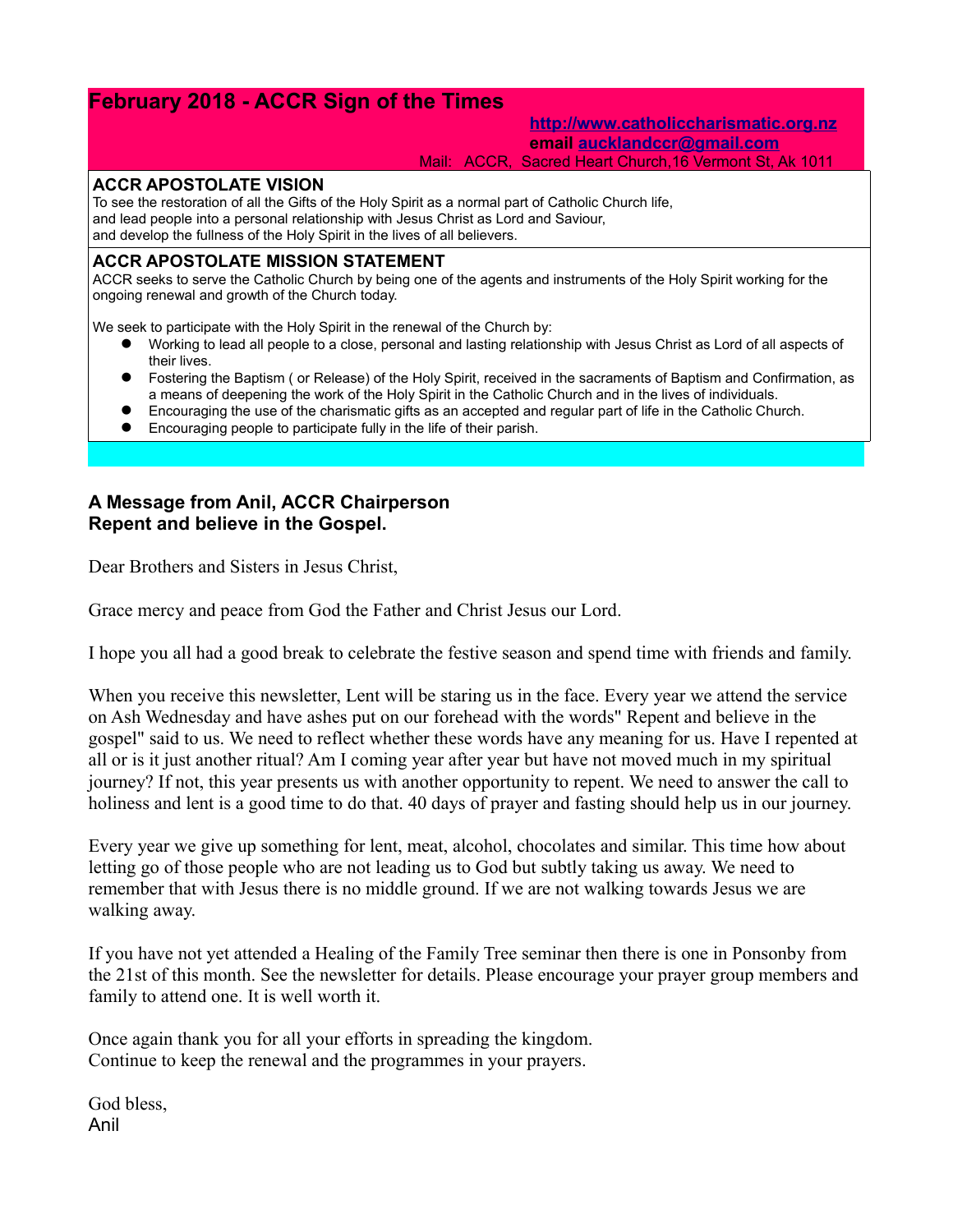# **Calendar these CCR dates (for more information see below)**

**Healing of the Family Tree**

**4 Wednesdays: Feb 21, 28, and March 7 and 14. (during Lent)**

**Venue:** Sacred Heart Hall, Ponsonby. **7.30pm** Led by Fr Rory

**Fr Joseph Victor: Apr 15 - 30 teachings, masses and spiritual direction.**

**Pentecost: May 20 ACCR and Lamb of God** 

**Life in the Spirit Seminar: evenings of June 9, 16, 23 and 30th, run by St. Vincent de Paul Prayer Group (SVDP) at St. Vincent de Paul Church, Milford.**

**Dove Camp Auckland : July 27 - 29**

**Breakthrough Concert: Aug 18 (to be confirmed)**

**Joshua Camp: MAX18NZ National Catholic Mens Camp Sept 28-30 Kings College, Otahuhu at [www.max18nz.info](https://max18nz.us11.list-manage.com/track/click?u=e18eab0c2ef3f49b33b96ee7b&id=1c847e9037&e=b79ca322dc)**

**Scroll down for more information**

**ACCR Healing of the Family Tree: Flyer attached**. (Select fit to page if printing the flyer.)

**Dates: Feb 21 and 28, and Mar 7 and 14, 2018.**

**Venue: Sacred Heart Church, Ponsonby. This involves 4 Wednesdays at 7.30pm culminating with a Eucharist for the Healing of your Family Tree.** Physical, emotional and spiritual healing can take place as we pray for past, present and future members of our family.

This will be led by Fr Rory with support from CCR members. There will be an introduction to the course on the first night so come and find out more. Cost: \$10 for booklet and a love offering week 4. **All welcome.**

 Prayer group leaders please come and be ready to help with prayer ministry etc if needed. Encourage your prayer group members to attend and to invite other people/families who could benefit.

For more information please contact **Fr Rory ph 3761737 or Anil 0223649306 or Mike Lobo 3900048**

# **Still available.**

Our Story – History of CCR in NZ. **"The New Day that Dawned", This book costs \$26.50 including P & P.**

*You can deposit money into the CCRNZ bank Ac Westpac [03 0399 0933012 00](tel:03%200399%200933012%2000) Please use your name and the word 'book' as ref. then let Margaret Paton know and she will post it out to you [margaretpaton@xtra.co.nz](mailto:margaretpaton@xtra.co.nz) or Ph 09 2984409*

**CCR 2018 and Currents of Grace**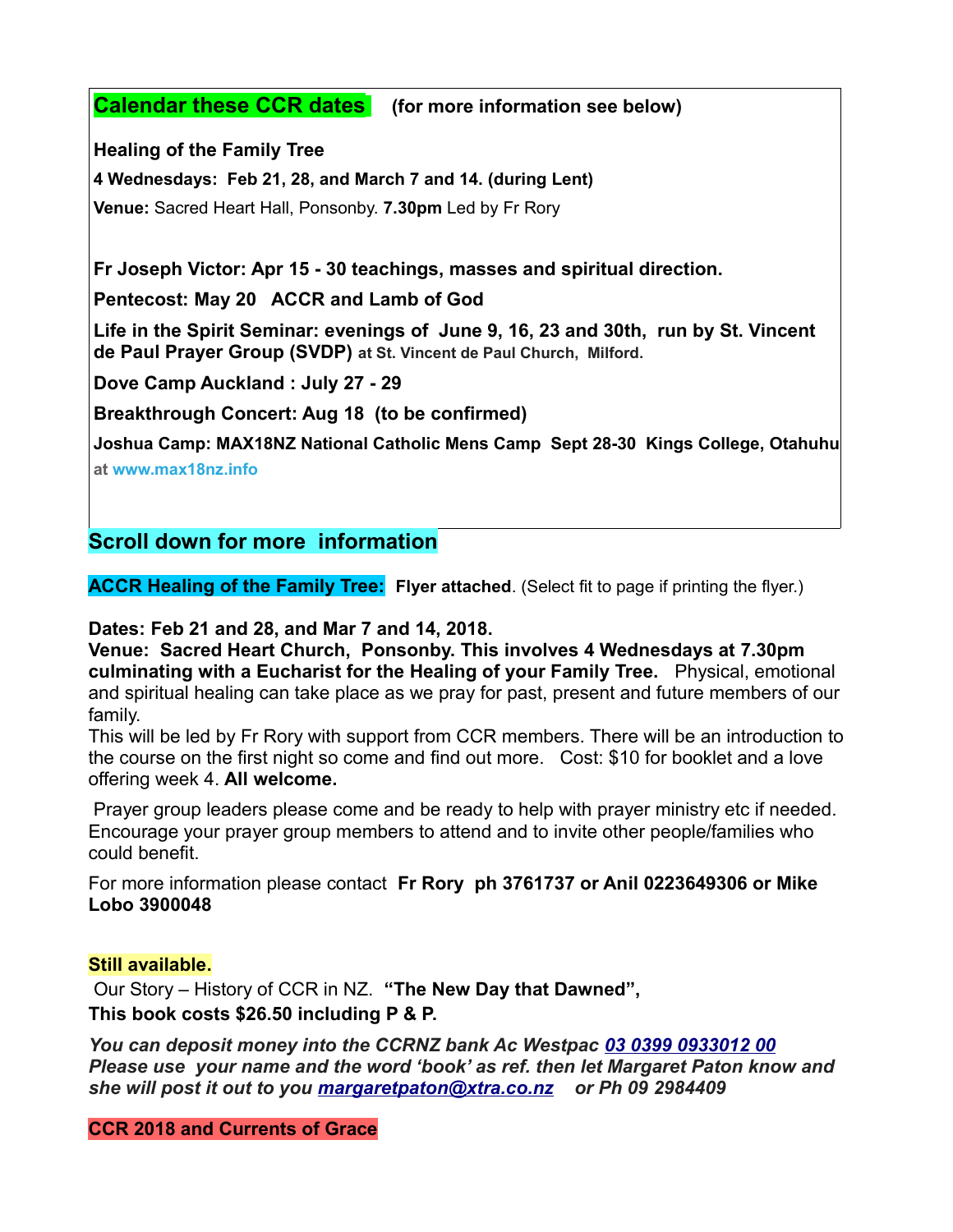**Attached is a report we received from NZCCR chairperson, Diana Ingle, after the Conference last year. Page 1-2 report on our Conference, p3-6 summarise some important points that arose in Rome while p6-12 records the addresses given by Pope Francis and Fr Cantamalessa at the Pentecost Vigil.**

At the end of his address Pope Francis asked the Renewal to keep on sharing the Baptism of the Holy Spirit. He said

**" Share with all in the Church Baptism in the Holy Spirit, praise the Lord without a break, walk together with Christians of different Churches and Christian communities in prayer and in action for the neediest. Serve the poorest and the sick: this is what the Church and the Pope expect from you, Catholic Charismatic Renewal, but of all of you: all, all of you who entered in this current of grace! Thank you."**

**It also includes this Prophetic Word given by Patti Mansfield at the Pentecost Vigil with Pope Francis at Circo Massimo on June 3rd 2017.**

"Brothers and sisters as we were praying in the Spirit the Lord gave me a word and it was this: **Lift up your eyes and see, that the fields are white for harvest. And if you would obey me, and if you would obey the prompting of my spirit, you will yet see, infinitely more than you can ask or imagine. You will yet see the power of my spirit descend upon the human race. I tell you, the fields are white for harvest, but I need your obedience, I need your docility, I need your faith, and you will yet see marvels that will astound you, infinitely more than you can ask or imagine, for the glory of my name."**

**Read and reflect on these to see what the Holy Spirit is saying to CCR, to you and to your prayer group for 2018.**

## **Life in the Spirit Seminars: Please keep these seminars and their leaders in Prayer.**

1. **June 9th - 30th** at Milford Church. A Life in the Spirit seminar organised by St Vincent de Paul prayer group, 4 Saturday evenings from 7pm.

2. **April:** Olivia and a team from Jesus the Good Shepherd prayer group are planning to run an 8 week Life in the Spirit seminar in East Coast Bays parish starting in April. Following the seminar they plan to start a new prayer group in the parish.

A Request: To help with this LISS and setting up the new prayer group the team will be doing some fundraising. Their wish list includes a laptop, a data projector, a microphone and speakers. If you can help in any way with any of these items please contact Olivia at olivia-av@hotmail.com

3. Please also pray for the Catholic Parish in Gisborne preparing for an LiSS between Easter - Pentecost and St George's Anglican Church preparing for an LiSS in Papatoetoe in May/June.

4. If your prayer group wants to do a life in the Spirit Seminar please contact the Service Group.

5. For your information **The Gift** is a New LISS Resource on DVD produced by CAFE in England. It appears to be an update of The Promise DVD series with mostly the same speakers. The speakers are David Payne, Michelle Moran the past president of ICCRS, Charles Whitehead and Jenny Baker who is a member of CCR national service team in England. You can download it for 19.95 GBP or buy the DVD for 25.95GBP

See reviews **https://www.thegiftofthespirit.org/quotes**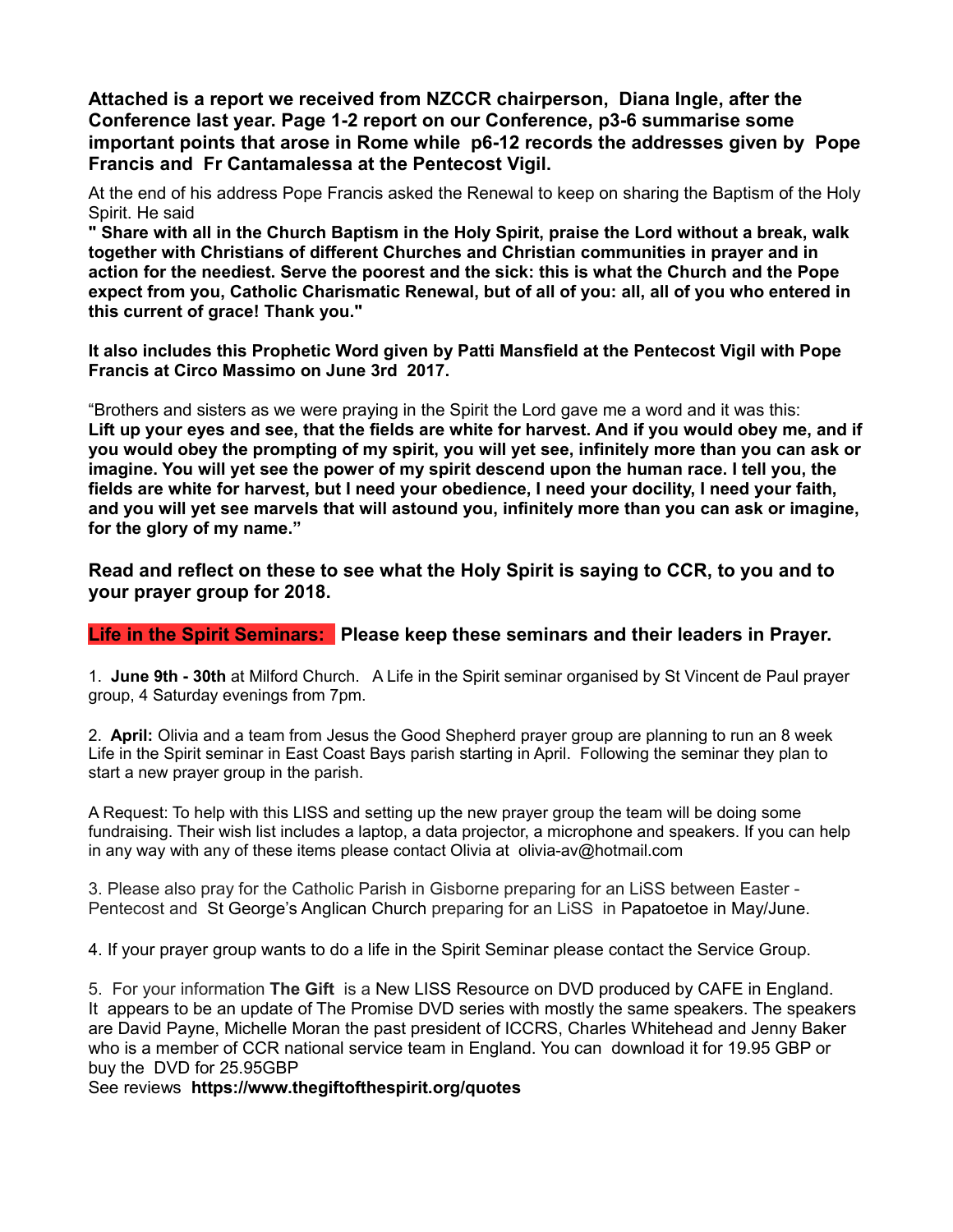Another DVD series called The Big Picture is a walk through bible salvation history and is recommended as a followup to The Gift or any LISS. **For these and other resources see https://faithcafe.org**

## **News from the prayer groups:**

**Jesus the Good Shepherd prayer group** in Milford has a new leader, Antonio Pereira. We thank Kevin Alexander for his 2 years of leadership. Kevin will still be a part of the core team.

## **Death notice: May She Rest in Peace**

We were saddened to hear of the death of our faithful helper Zoe McCarthy on Jan 23rd. Zoe had been a very committed member of several prayer groups and a long time member of ACCR service group before she resigned due to ill health. Zoe was the only child of an English father and a Japanese mother. She will be remembered among other things for her faith, her kindness, her smile, her friendliness, her humility, her positive outlook and her commitment to doing God's work. Zoe often worked in the background and did a lot of telephone work for ACCR service group. It was good to see many people from ACCR at her rosary and funeral.

## **Thank you to everyone who contributed food and donations to help with Zoe's funeral.**

## **A message from Josie, NZCCR intercessory leader**

I was very fortunate and grateful to Renewal for enabling me to attend a prophetic conference in Singapore recently. Around 12 counties from around Asia and Oceania were represented there. The conference was organised by ISAO.

It was a time of further formation in the area of the prophetic and also there was an opportunity for a representative from each country to present some insights into how the Lord was moving in their country in relation to intercession.

It is quite clear from this conference that the Lord is truly calling us to come deeper into the prophetic. The Theme of the conference was, "Mountain Movers". When we begin to pray in the prophetic; then mountains will move!.

It was a conference filled with hope, revealing that God is truly moving over our nations, but he is calling us to move with him in prayer. Prophetic intercession is bringing the Kingdom of God down into the world.

**Each country was given a couple of nations to pray for. New Zealand was given Singapore and Cambodia. Please pray for these 2 nations during your intercession or when at Mass.** 

**I need to now pray and seek God's will for where to go from here? Please keep this and the work of Renewal in prayer.**

#### New Schools of Discipleship

**2018** Please pray for New HSI schools which will be starting soon at Our Lady of Lourdes - Glen Eden Parish and at Hamilton Cathedral.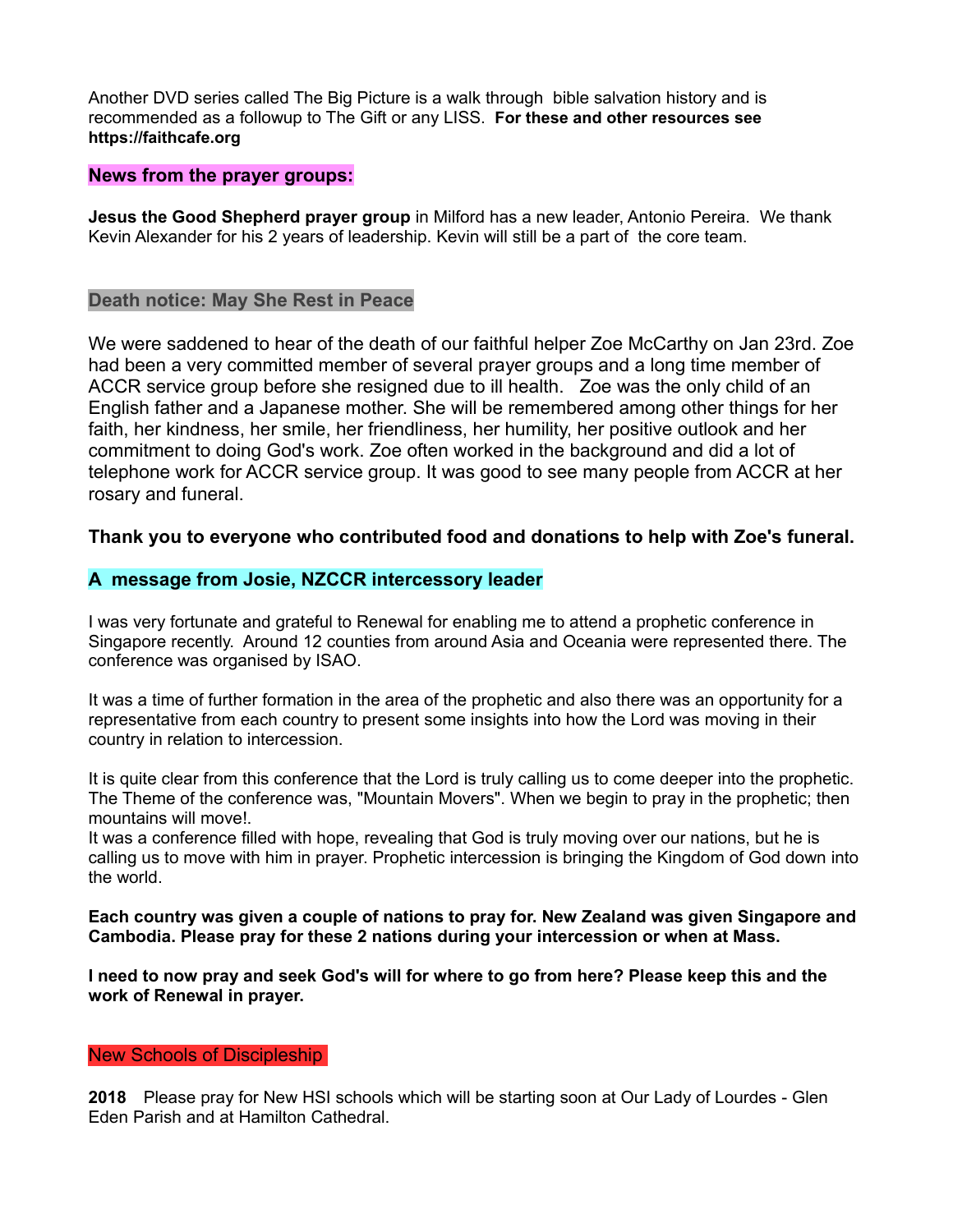### **Some reading:**

Current of Grace CCR - 50th Jubilee report **attached**

#### **ACCR Prayer intentions**

Service group National Service Committee and all CCR Leaders For the intentions of ISAO and ICCRS New members for Service Group Healing of the family tree seminar Life in the Spirit seminars Prayer group leaders and prayer group initiatives For all members of the renewal who are sick Youth, particularly those involved in CCR Conversion of ISIS leaders and members Persecuted Christians

## Regular events

.

**Prayer groups:** See website for meeting places and times. **[http://www.catholiccharismatic.org.nz](http://www.catholiccharismatic.org.nz/)**

#### 2017 Schools of Discipleship

**Herne Bay and Ponsonby parishes: Tuesdays 7.30pm.** Venue: Sacred Heart Parish Hall, Ponsonby. **Contact Mike Lobo mlobo@titan.co.nz**

**East Coast Bays: Mondays 7.30pm.** Venue: St Francis Church Hall, Torbay. **Contact Kevin Farrell** [kevinruthf@xtra.co.nz](mailto:kevinruthf@xtra.co.nz)

**St John Vianney, Hillsborough: Sundays 4.30pm. Contact Viveka** viveka.d@icloud.com

**St Dominics, Blockhouse Bay: Fridays 7.30pm Contact Reggis Rego** r\_rego@hotmail.com

**St Marks, Pakuranga, Thursdays 7.30pm. Contact Gerard De Silva** desilva.sriyan@gmail.com

**St Marys, Papakura Youth,** Wednesday 7pm. **Contact Mike Lobo mlobo@titan.co.nz**

**Please contact Mike Lobo mlobo@titan.co.nz or Kevin Farrell [kevinruthf@xtra.co.nz](mailto:kevinruthf@xtra.co.nz) for info re Schools of Discipleship.**

**Healing Ministry:** Available after the 7.30pm Mass every  $3<sup>rd</sup>$  Thursday at St Thomas More Catholic Church, Glenfield. Enquiries Contact Ramiz 027 201 0302. **Not Dec, check re Jan.**

Note: Lilian Iskander and her Good Shepherd Group volunteer for **NZ prayerline**